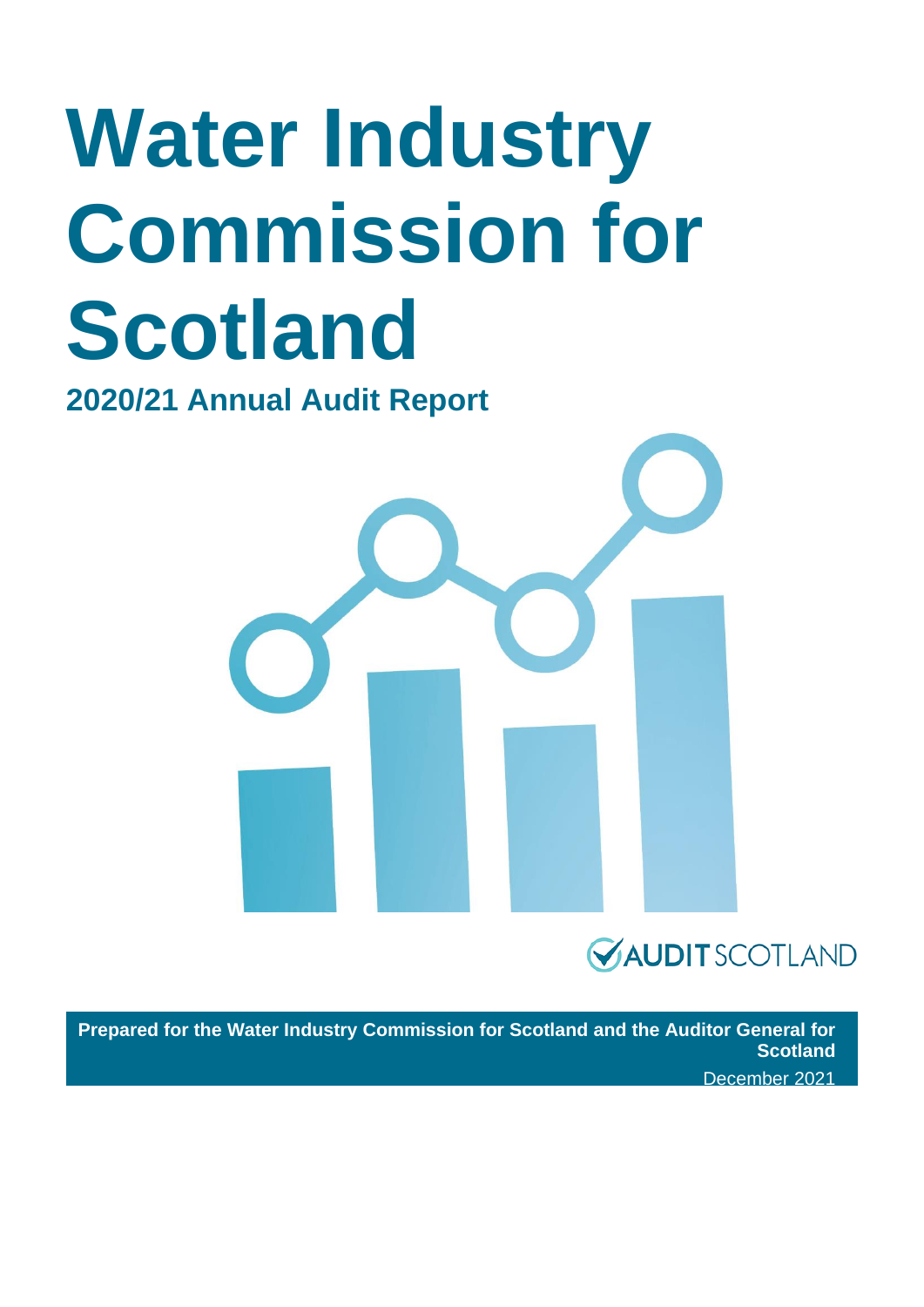### **Contents**

| Key messages                                   | 3                 |
|------------------------------------------------|-------------------|
| Introduction                                   |                   |
| 1. Audit of 2020/21 annual report and accounts |                   |
| 2. Financial sustainability                    | 10                |
| 3. Governance and transparency                 | $12 \overline{ }$ |
| Appendix 1. Action plan 2020/21                | 14                |
| Appendix 2. Significant audit risks            | 18                |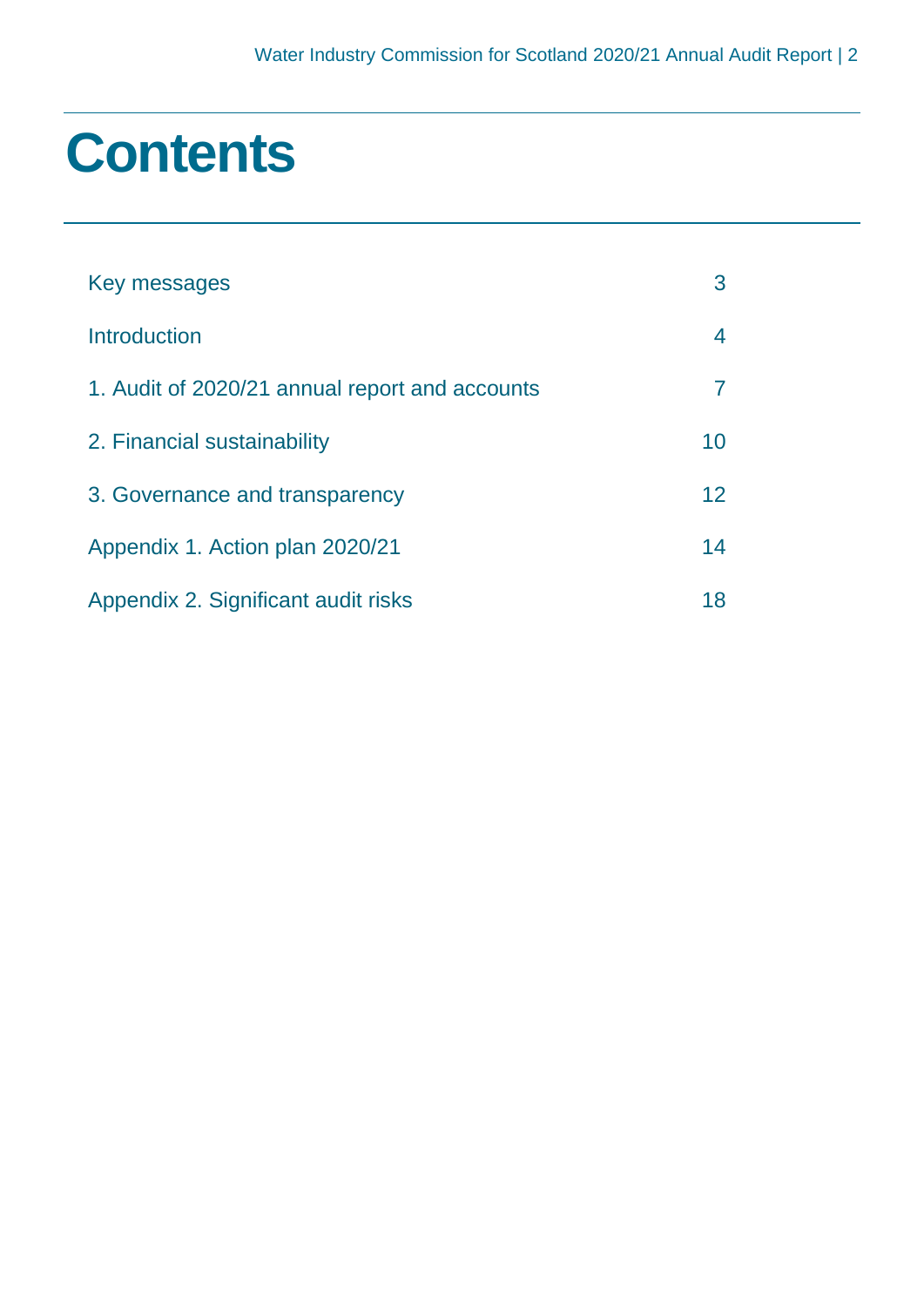### <span id="page-2-0"></span>**Key messages**

### **Audit of 2020/21 annual report and accounts**

- **1** Our audit opinions on the annual accounts of the Water Industry Commission for Scotland (WICS) are unmodified. The accounts give a true and fair view and were properly prepared in accordance with the financial reporting framework. Expenditure and income were incurred in accordance with applicable enactments and guidance.
- **2** The audited part of the remuneration and staff report, performance report and governance statement were all consistent with the annual accounts.
- **3** WICS moved to working remotely at the beginning of the COVID-19 pandemic and have continued to be fully operational. The impact on the accounting timetable for the 2020/21 annual report and accounts was minimal, however, Audit Scotland resourcing priorities have resulted in the audit being carried out later than normal.

### **Financial sustainability**

- **4** WICS has appropriate financial planning and monitoring arrangements in place.
- **5** The Covid-19 outbreak has not had a significant impact on the short-term finances of WICS, and it is not anticipated that there will be a significant impact on medium to long term financial plans.

### **Governance and transparency**

- **6** Governance arrangements and controls continued to operate effectively during the move to remote working throughout the Covid 19 pandemic.
- **7** We concluded that the information in the governance statement is consistent with the annual accounts and complies with the guidance issued by Scottish **Ministers**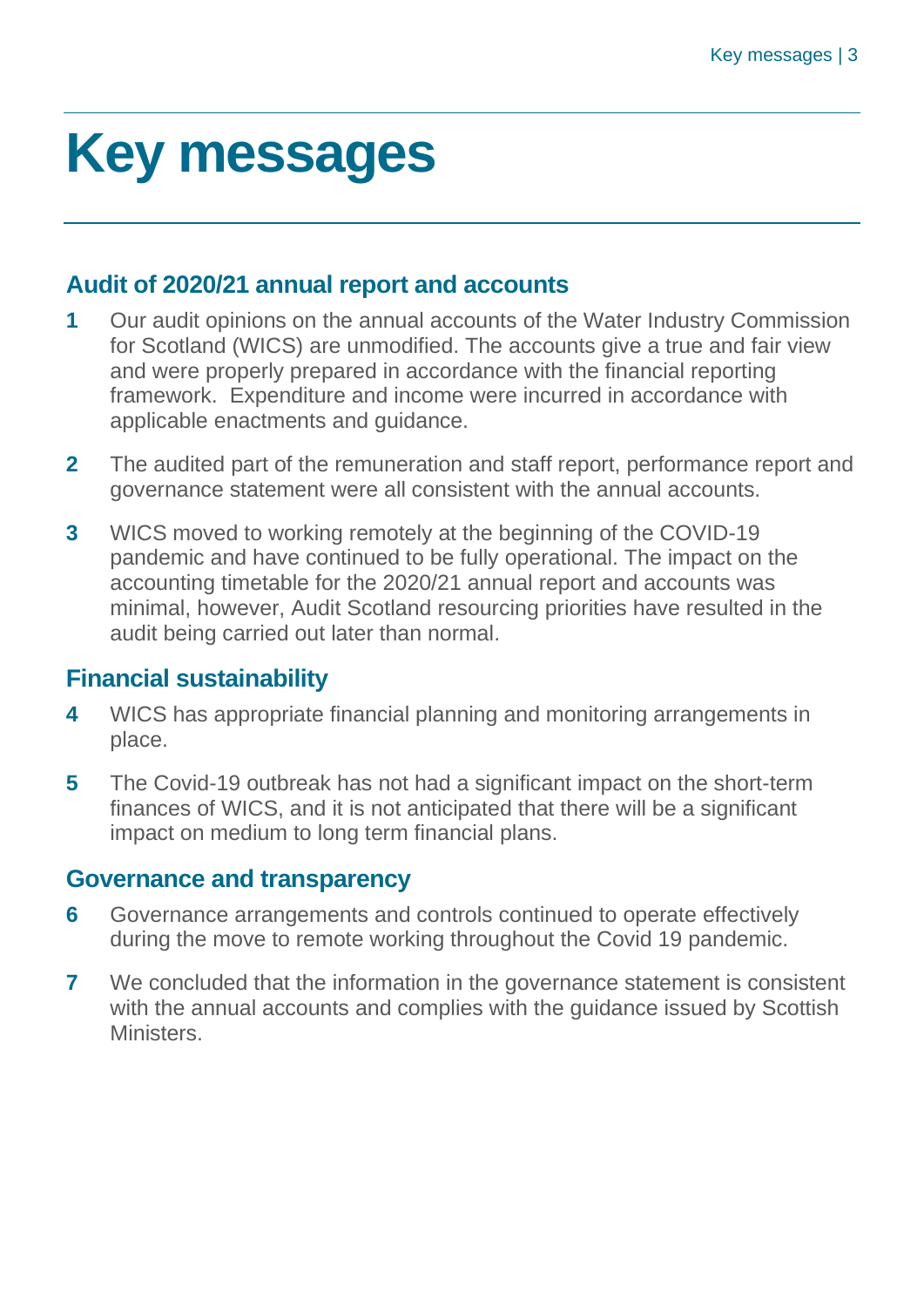### <span id="page-3-0"></span>**Introduction**

**1.** This report summarises the findings from our 2020/21 audit of the Water Industry Commission for Scotland (WICS).

**2.** The scope of our audit was set out in our Annual Audit Plan presented to the 11 May 2021 meeting of the Audit and Risk Committee. This report comprises the findings from:

- an audit of WICS' annual report and accounts
- our consideration of financial sustainability and the appropriateness of the governance statement.

**3.** The main elements of our audit work in 2020/21 have been:

- an audit of WICS' 2020/21 annual report and accounts including the issue of an independent auditor's report setting out our opinions
- consideration of the appropriateness of the disclosures in the governance statement and of financial sustainability, in accordance with the Code of Audit Practice 2016 (the Code) provisions relating to smaller or less complex audited bodies.

### **Adding value through the audit**

- **4.** We add value to WICS through the audit by:
	- identifying and providing insight on significant risks, and making clear and relevant recommendations
	- sharing intelligence and good practice through our national reports and good practice guides
	- providing clear and focused conclusions on the appropriateness, effectiveness and impact of corporate governance, performance management arrangements and financial sustainability.

### **Responsibilities and reporting**

**5.** WICS has primary responsibility for ensuring the proper financial stewardship of public funds. This includes preparing an annual report and accounts that are in accordance with the accounts direction from the Scottish Ministers.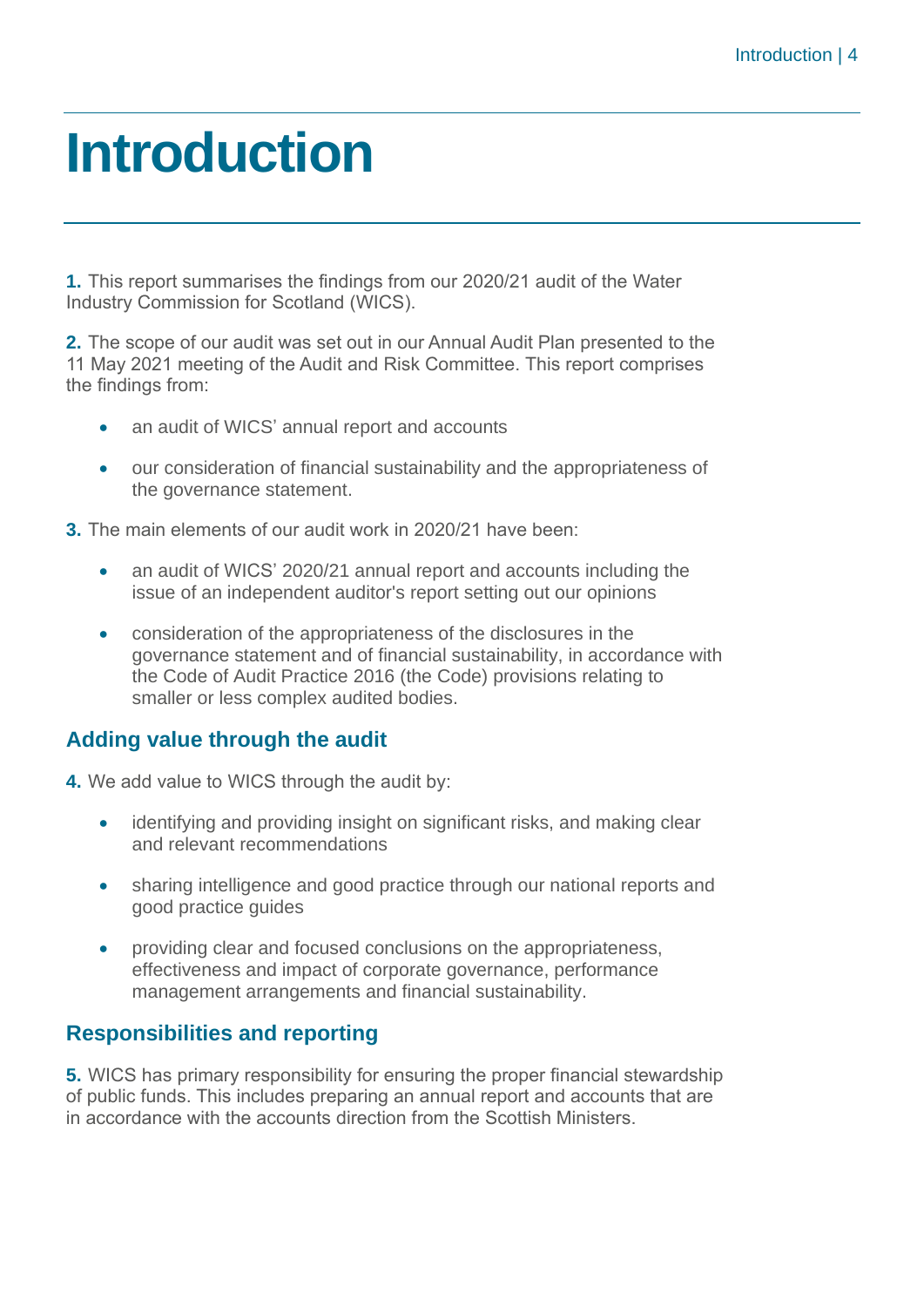**6.** WICS is also responsible for compliance with legislation and for establishing appropriate and effective arrangements for governance, propriety and regularity that enable it to successfully deliver its objectives.

**7.** Our responsibilities as independent auditor are established by the Public Finance and Accountability (Scotland) Act 2000, the [Code of Audit Practice](https://www.audit-scotland.gov.uk/report/code-of-audit-practice-2016)  [2016](https://www.audit-scotland.gov.uk/report/code-of-audit-practice-2016) and supplementary guidance and International Standards on Auditing in the UK. As public sector auditors we give independent opinions on the annual report and accounts. Additionally, we conclude on the suitability and effectiveness of corporate governance arrangements, the financial position and arrangements for securing financial sustainability. Further details of the respective responsibilities of management and the auditor can be found in the [Code of Audit Practice 2016](http://auditscotland.spideronline.co.uk/report/code-of-audit-practice-2016) and supplementary guidance.

**8.** The [Code of Audit Practice 2016](http://www.audit-scotland.gov.uk/report/code-of-audit-practice-2016) (the Code) includes provisions relating to the audit of small bodies. Where the application of the full wider audit scope is judged by auditors not to be appropriate to an audited body, the annual audit work can focus on the appropriateness of the disclosures in the governance statement and the financial sustainability of the body and its services. As highlighted in our 2020/21 Annual Audit Plan, due to the volume and lack of complexity of the financial transactions, we applied the small body provisions of the Code to the 2020/21 audit.

**9.** This report raises matters from our audit. Weaknesses or risks identified are only those which have come to our attention during our normal audit work and may not be all that exist. Communicating these does not absolve management from its responsibility to address the issues we raise and to maintain adequate systems of control.

**10.** Our annual audit report contains an agreed action plan at [Appendix 1.](#page-13-0) It sets out specific recommendations, the responsible officers and dates for implementation. It also includes any outstanding actions from last year and progress against these.

### **Auditor Independence**

**11.** Auditors appointed by the Auditor General must comply with the Code of Audit Practice and relevant supporting guidance. When auditing the financial statements auditors must comply with professional standards issued by the Financial Reporting Council and those of the professional accountancy bodies.

**12.** We can confirm that we comply with the Financial Reporting Council's Ethical Standard. We can also confirm that we have not undertaken any nonaudit related services and therefore the 2020/21 audit fee of £13,670, as set out in our Annual Audit Plan, remains unchanged. We are not aware of any relationships that could compromise our objectivity and independence.

**13.** This report is addressed to both WICS and the Auditor General for Scotland and will be published on Audit Scotland's website [www.audit-scotland.gov.uk](http://www.audit-scotland.gov.uk/) in due course.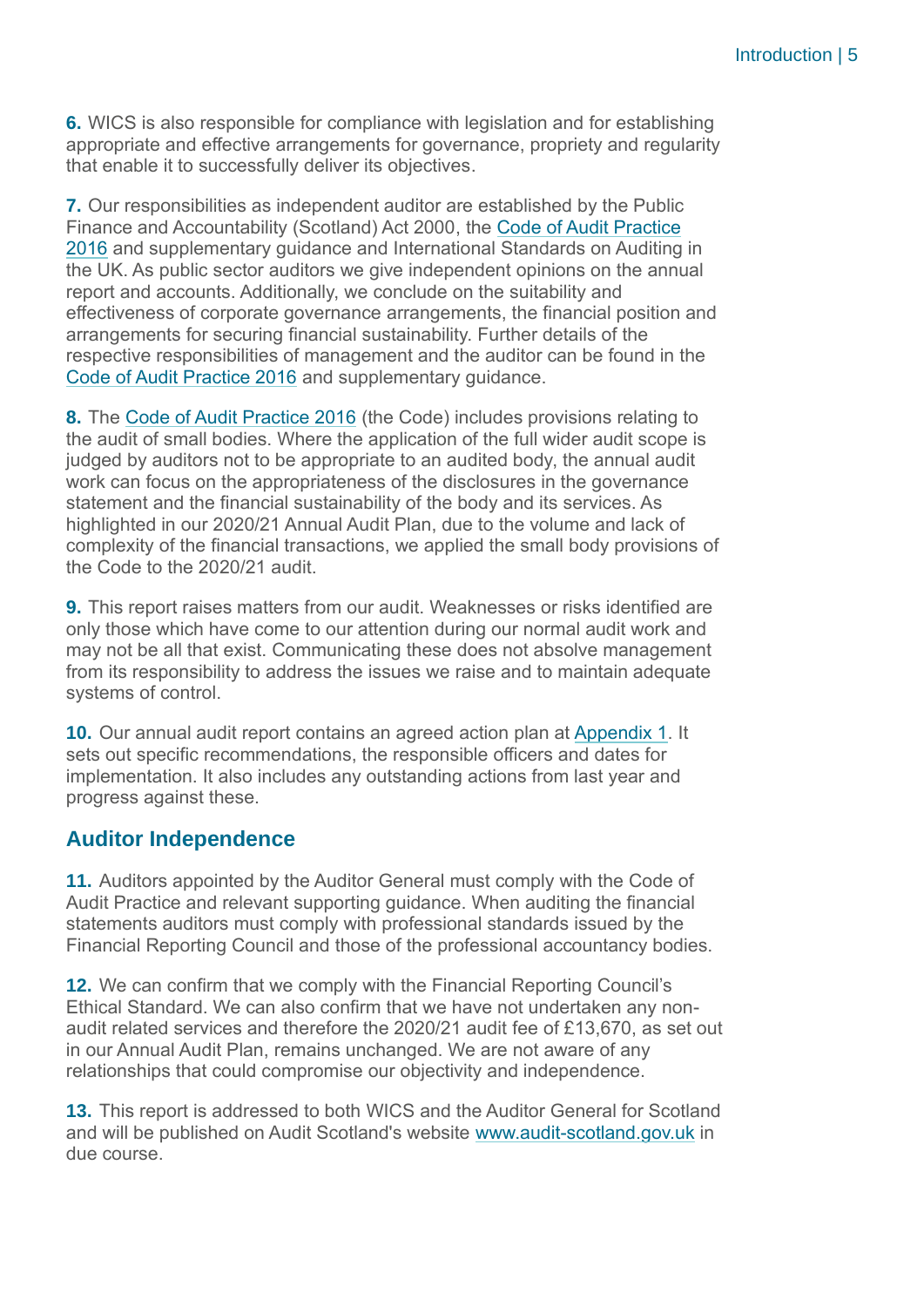**14.** We would like to thank the management and staff who have been involved in our work for their cooperation and assistance during the audit.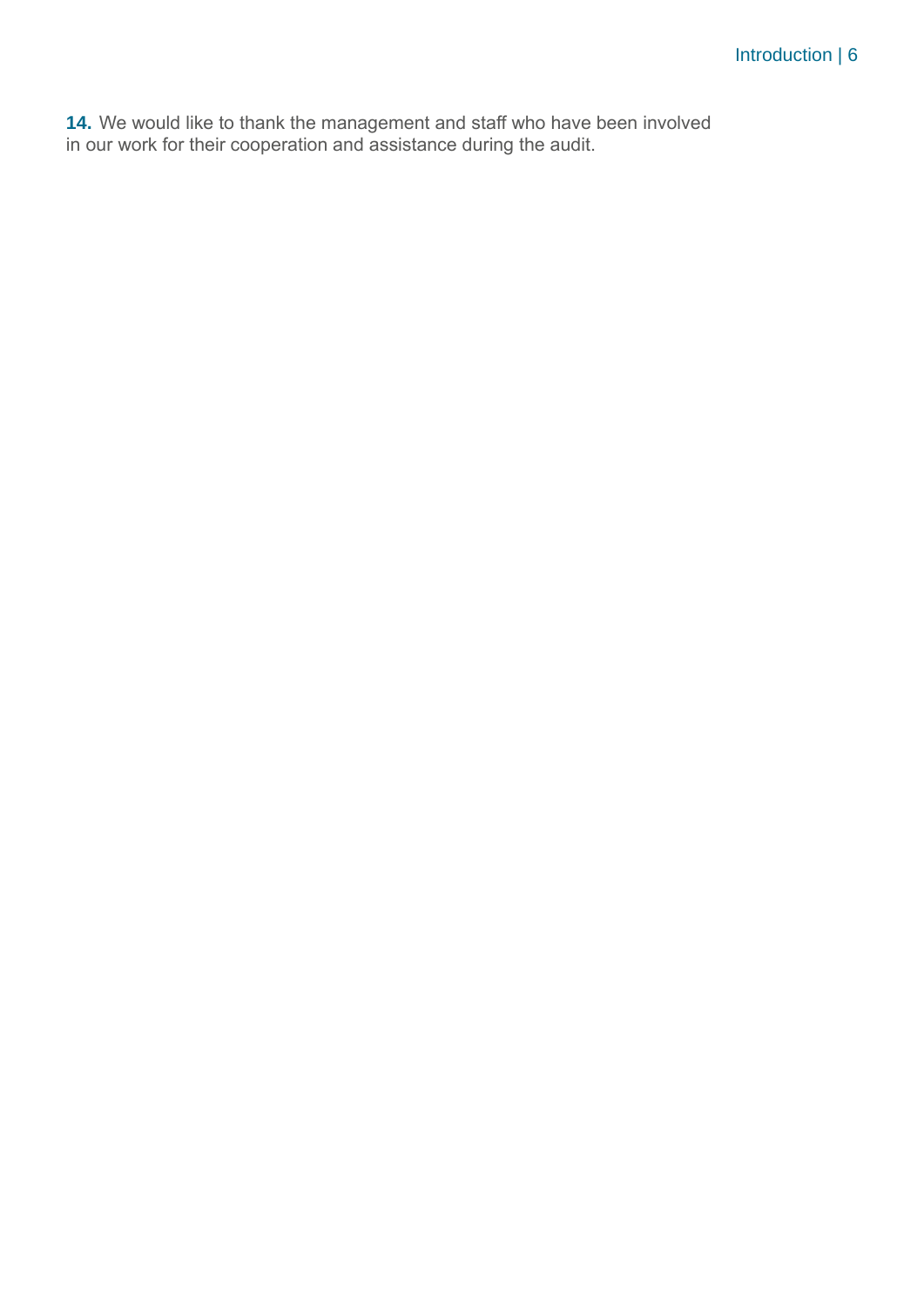## <span id="page-6-0"></span>**1. Audit of 2020/21 annual report and accounts**

The principal means of accounting for the stewardship of resources and performance

### **Main judgements**

Our audit opinions on the annual accounts of the Water Industry Commission for Scotland (WICS) are unmodified. The accounts give a true and fair view and were properly prepared in accordance with the financial reporting framework. Expenditure and income were incurred in accordance with applicable enactments and guidance.

The audited part of the remuneration and staff report, performance report and governance statement were all consistent with the annual accounts.

WICS moved to working remotely at the beginning of the COVID-19 pandemic and have continued to be fully operational. The impact on the accounting timetable for the 2020/21 annual report and accounts was minimal, however, Audit Scotland resourcing priorities have resulted in the audit being carried out later than normal.

### **Our audit opinions on the annual report and accounts are unmodified**

**15.** The annual report and accounts for the year ended 31 March 2021 were approved by the Board on 2 December 2021. As reported in the independent auditor's report:

- the financial statements give a true and fair view and were properly prepared in accordance with the financial reporting framework
- expenditure and income were regular and in accordance with applicable enactments and guidance
- the audited part of the remuneration and staff report, performance report and governance statement were all consistent with the financial statements and properly prepared in accordance with the relevant legislation and directions made by Scottish Ministers.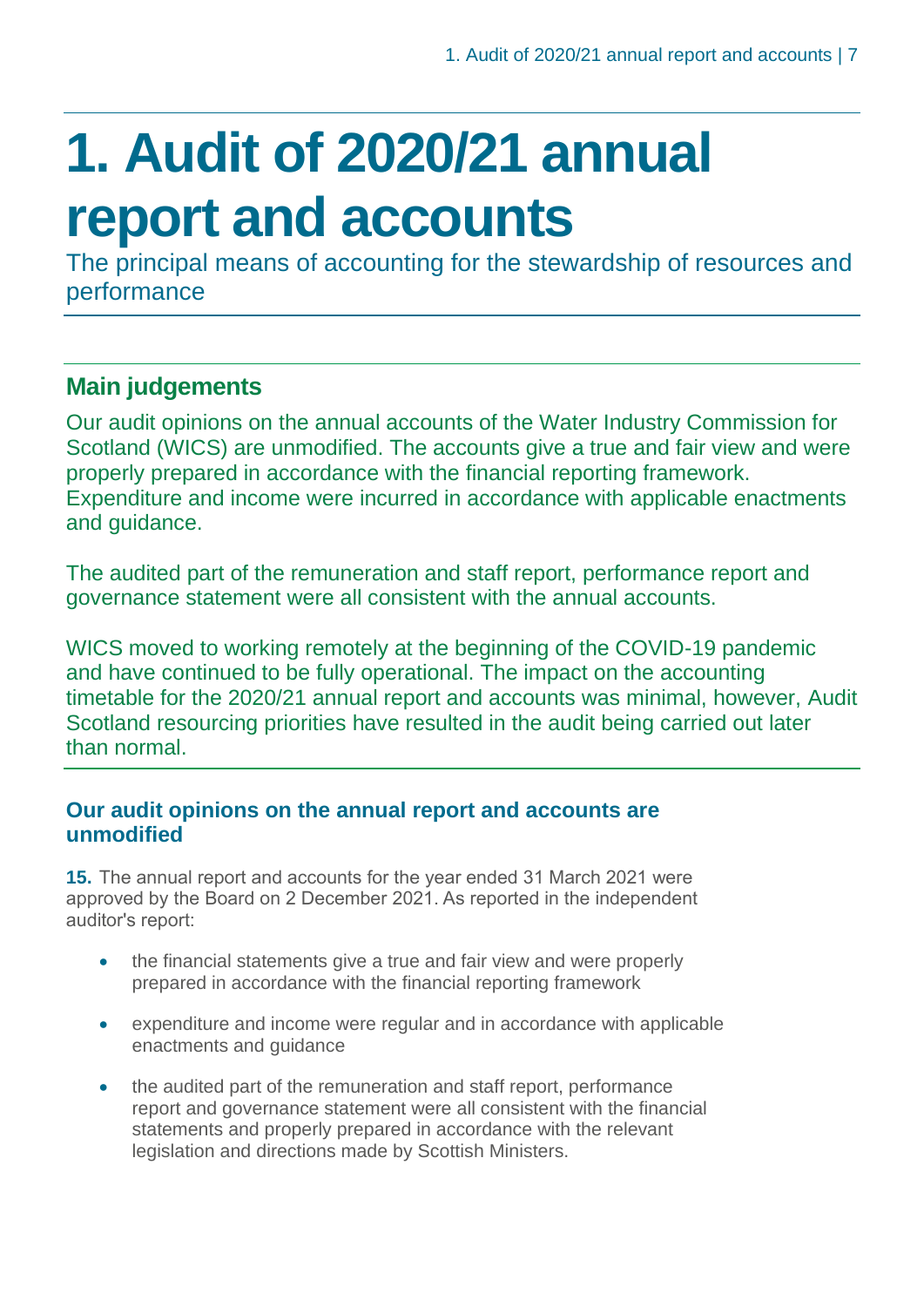#### **The Covid-19 pandemic had a minimal impact on audit evidence**

**16.** The unaudited annual report and accounts were made available to us in June 2021. The working papers provided to support the accounts were of a good standard and the audit team received support from finance staff which helped ensure the final accounts audit process ran smoothly.

#### **There were delays in auditing the annual report and accounts due to resourcing priorities**

**17.** Covid-19 had a negligible impact on the preparation of the annual report and accounts by officers. However, as previously reported in our Annual Audit Plan, Audit Scotland are responding to the risks to public services and finances from COVID-19 across the full range of audit work and viewed 2020/21 as a transitional year in moving back to pre Covid-19 audit delivery timetables. Resourcing of the financial statements audit was delayed until October 2021 to accommodate other resourcing priorities. The audit was completed in line with statutory deadlines.

#### **Overall materiality is £60,000**

**18.** Our initial assessment of materiality was carried out during the planning phase of the audit. This was reviewed and revised on receipt of the unaudited annual report and accounts and is summarised in [Exhibit](#page-7-0) 1.

#### <span id="page-7-0"></span>**Exhibit 1 Materiality values**

| <b>Materiality level</b>   | <b>Amount</b> |
|----------------------------|---------------|
| <b>Overall materiality</b> | £60,000       |
| Performance materiality    | £45,000       |
| <b>Reporting threshold</b> | £3,000        |

Source: Audit Scotland

#### **[Appendix 2](#page-17-0) identifies the main risks of material misstatement and our audit work to address these**

**19.** [Appendix 2](#page-17-0) provides our assessment of risks of material misstatement in the annual report and accounts and any wider audit dimension risks. It also identifies the work we undertook to address these risks and our conclusions from this work.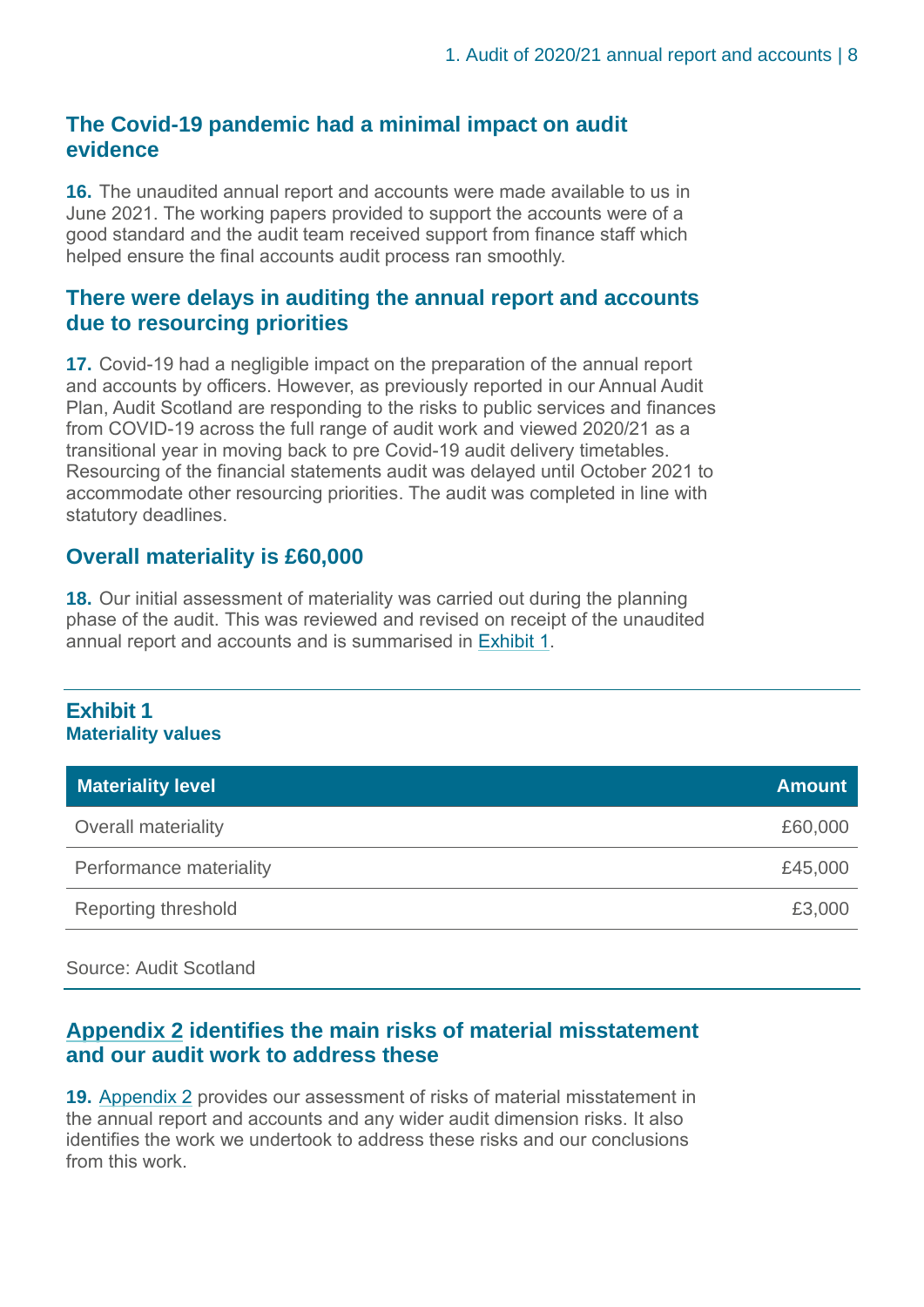#### **We have no significant findings to report on the annual report and accounts**

**20.** International Standard on Auditing (UK) 260 requires us to communicate significant findings from the audit to those charged with governance, including our view about the qualitative aspects of the body's accounting practices. We have no issues to report from the audit.

#### **There were no identified misstatements**

**21.** There were no misstatements identified that exceeded our reporting threshold.

#### **Good progress was made on prior year recommendations**

**22.** WICS has made good progress in implementing our prior year audit recommendations. For actions not yet implemented, revised responses and timescales have been agreed with management. These are set out in Appendix [1](#page-13-0) and are identified by a b/f (brought forward) prefix.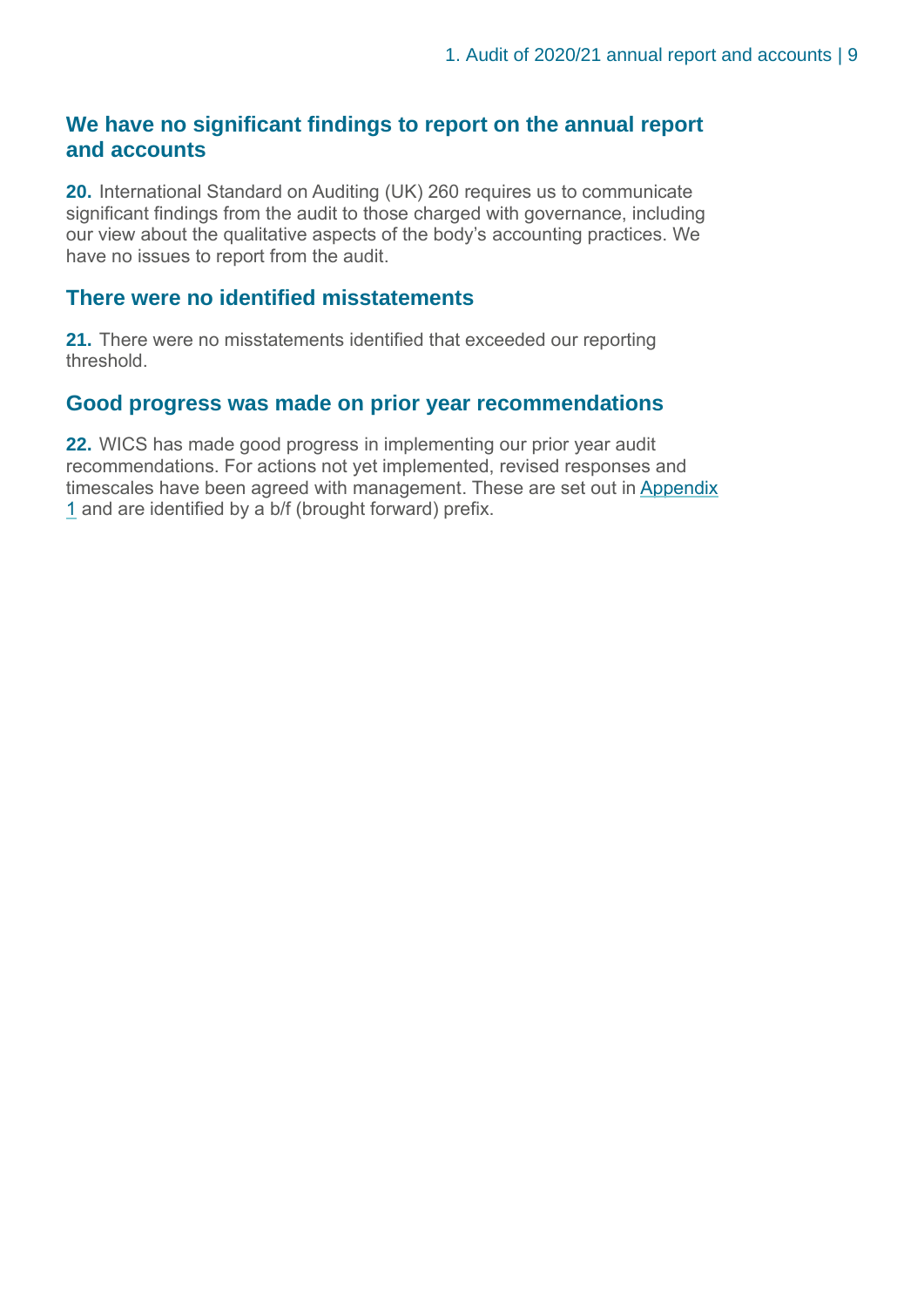### <span id="page-9-0"></span>**2. Financial sustainability**

Financial sustainability looks forward to the medium and long term to consider whether a body is planning effectively to continue to deliver its services or the way in which they should be delivered.

### **Main judgements**

WICS has appropriate financial planning and monitoring arrangements in place.

The Covid-19 outbreak has not had a significant impact on the short-term finances of WICS, and it is not anticipated that there will be a significant impact on medium to long term financial plans.

### **Financial performance 2020/21**

**23.** The main financial objective for WICS is to ensure that the financial outturn for the year is within the budget approved by the Scottish Government. Total income from activities for the year 2020/21 was £3,423,460, after accrual for agreed refunds of £1m to Scottish Water and £0.300m to licensed providers. Gross operating expenditure was around £322,000 under budget at £4,003,025.

**24.** The net deficit for the year was £577,200, which utilised excess cash reserves as planned. However, significant actuarial adjustments deriving from the triennial valuation increased the year end pensions liability by £3.513m, resulting in a notional net expenditure balance of £4,090,200 being recorded.

**25.** The financial impact of the Covid 19 outbreak was not significant during the year, with savings on travel costs being largely offset by increases in IT and establishment costs associated with the sudden move to remote working across the organisation.

### **Short term financial planning**

**26.** WICS is funded directly by a statutory contribution paid by Scottish Water, as directed by Scottish Ministers. Licensing activity is funded by a levy charged to licensed providers.

**27.** WICS approved the 2020/21 budget in March 2020 with budgeted income, including funding from Scottish Water and levies on licensed providers, totalling £4,060,997. As part of the update to the Corporate Plan, it was subsequently agreed with SG that refunds would be made for 2020/21 to Scottish Water and licensed providers of £1m and £0.3m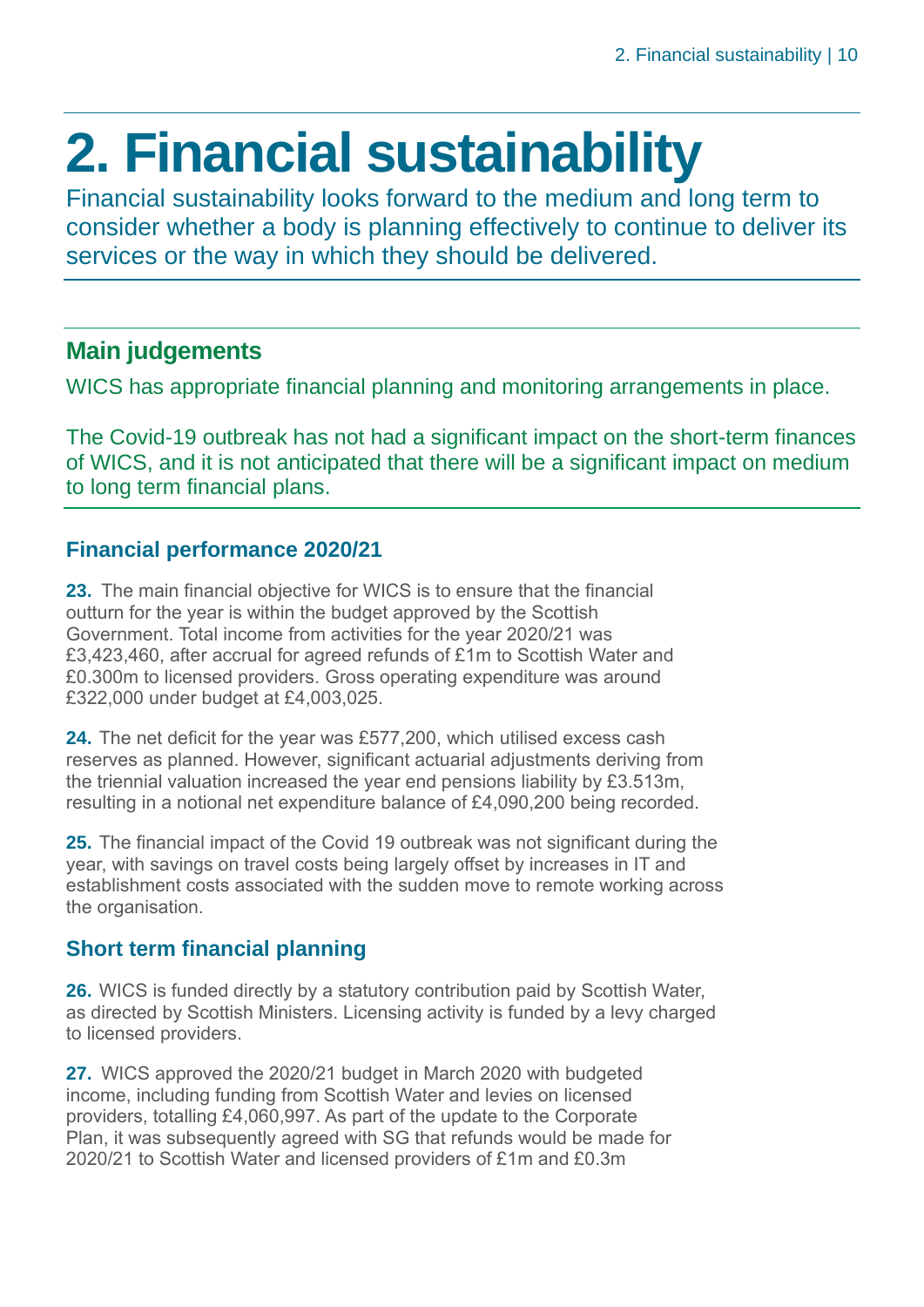respectively. Revised budgeted income was therefore reduced to £2,760,997.

**28.** Total income from activities per the 2020/21 accounts was £3,423,460. This included international income of £874,718, mainly in relation to the New Zealand international Hydro Nation project, for which only £207,506 had been budgeted for.

**29.** Total operating expenditure for 2020/21 was £4,003,025 compared with the budgeted amount of £4,335,780. Underspends on overheads and travel expenditure resulted in an operating deficit of £579,565 prior to the actuarial loss.

### **Medium to long term financial planning**

**30.** We reviewed the financial planning systems and assessed how effective they are in identifying and addressing risks to financial sustainability across the medium and long term.

**31.** WICS' budget requirements for six years are outlined in the Corporate Plan 2021-2027, which was approved by Scottish Ministers in December 2020. The budget forecasts are based on expected levy income and high-level estimates for expenditure and include cash flow forecasts. A conservative estimate is also included for net contribution from international activities.

**32.** The cash element of the Commissions reserve balance remains high, which continues to be recognised in the medium to long term financial plans. The option remains to fund deficits in future periods from excess cash reserves.

**33.** We have concluded that WICS has adequate medium to longer term financial planning arrangements in place.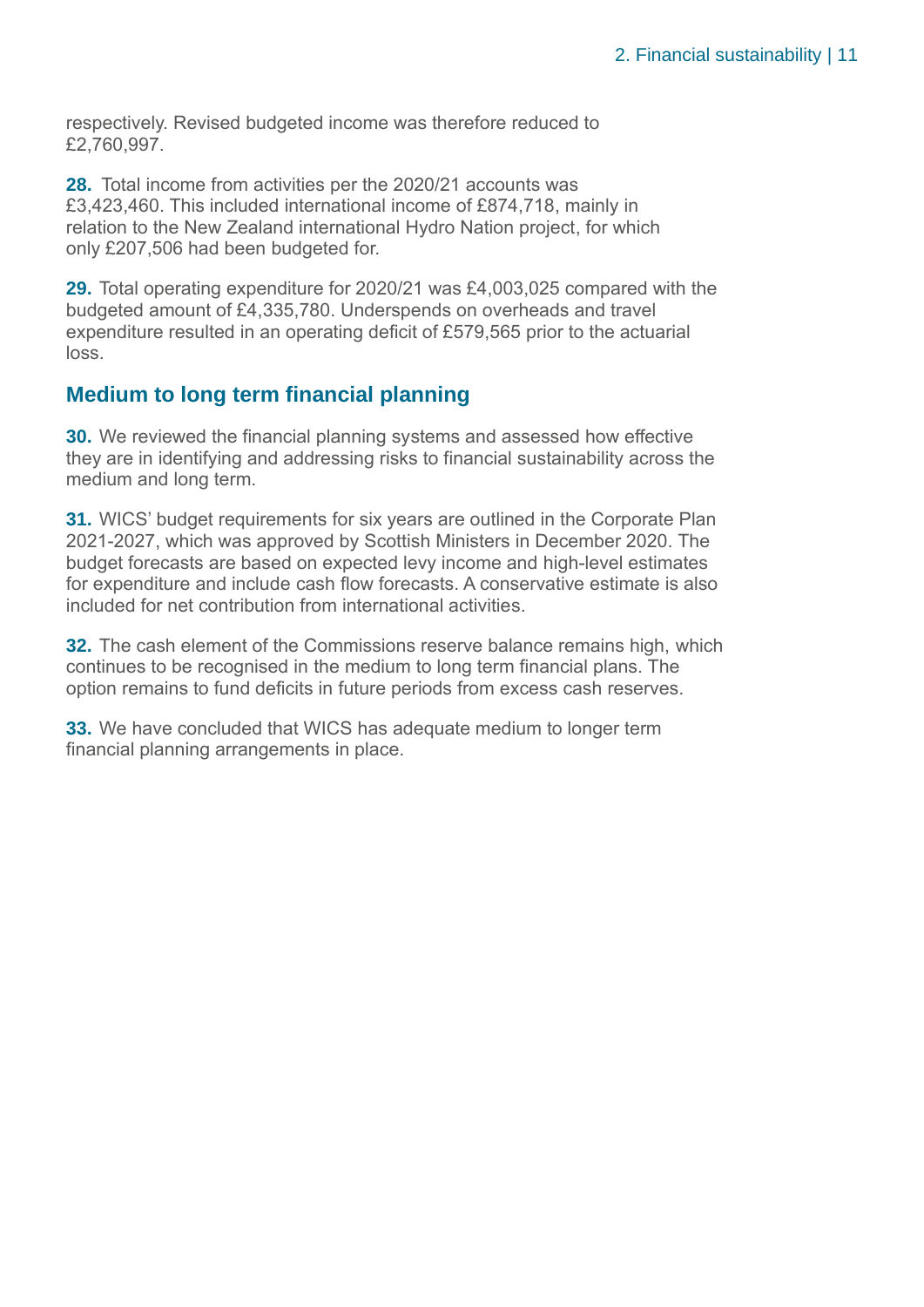### <span id="page-11-0"></span>**3. Governance and**

### **transparency**

The effectiveness of scrutiny and oversight, and transparent reporting of information

### **Main judgements**

Governance arrangements and controls continued to operate effectively during the move to remote working throughout the Covid 19 pandemic.

We concluded that the information in the governance statement is consistent with the annual accounts and complies with the guidance issued by Scottish Ministers.

#### **The governance arrangements and controls operating throughout the Covid19 pandemic have been appropriate.**

**34.** Our review of the governance statement assessed the assurances provided to the Chief Executive as Accountable Officer regarding the adequacy and effectiveness of the Commission's system of internal control which operated in the financial year.

**35.** We concluded that the information in the governance statement is consistent with the annual accounts and complies with the guidance issued by the Scottish Ministers.

### **Performance management and reporting**

**36.** Within the Corporate Plan 2021-27, published in December 2020, the Commission has identified a suite of 11 Key Performance Indicators (KPIs) to be used in measuring performance against a set of 9 outcomes supporting the 3 Strategic Objectives;

- To support the sector to achieve its long-term vision and the Scottish Ministers' Objectives for the regulatory control period.
- To challenge Scottish Water to achieve best in class levels of service for its customers and communities.
- To become an international leader in the field of economic regulation.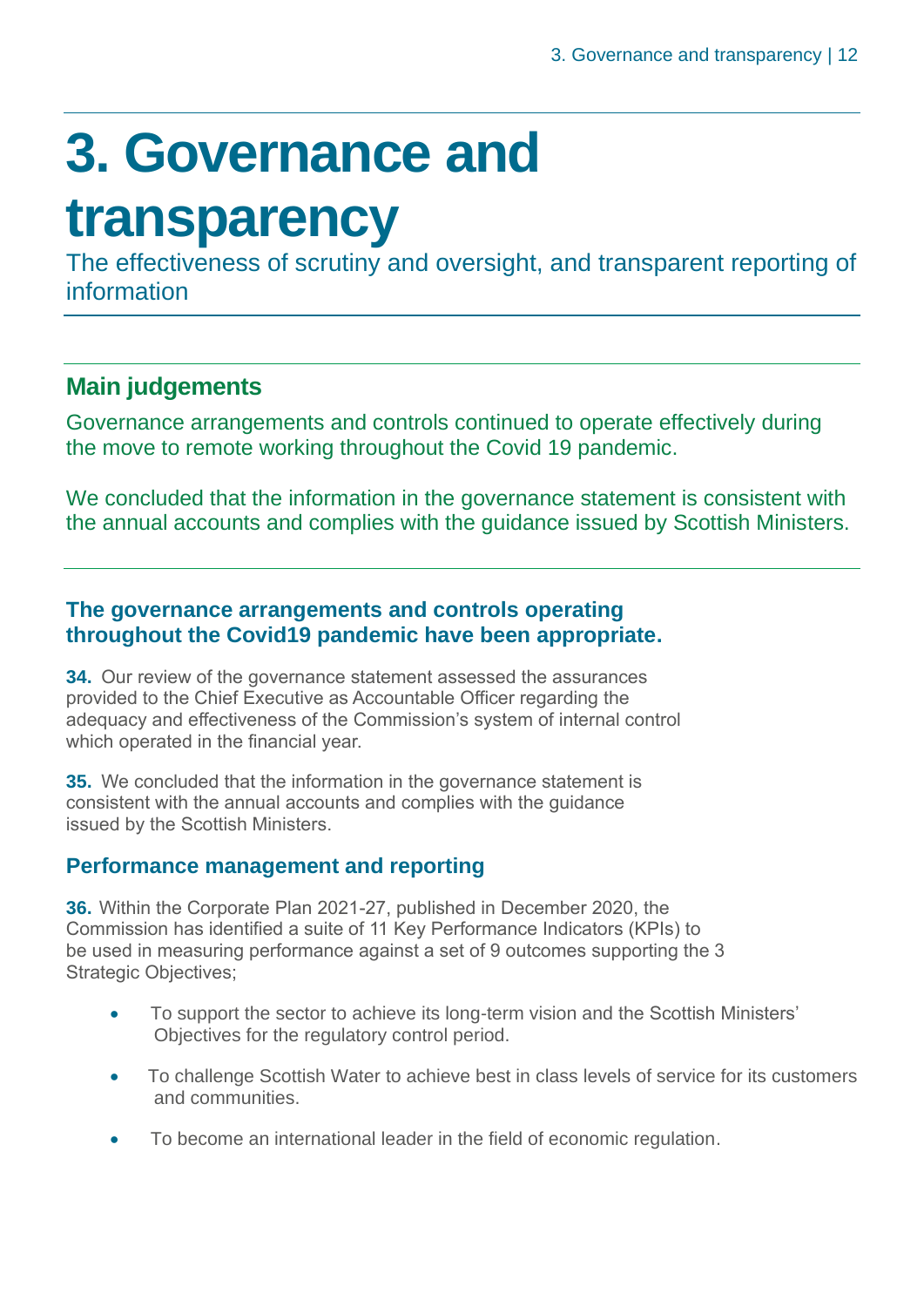**37.** We have reported in prior year annual audit reports that the lack of KPIs aligned to corporate objectives resulted in a lack of clarity in performance reporting. Following the approval of the corporate plan, work has been progressing on performance reporting arrangements to allow WICS to report against KPIs for the current financial year.

**38.** Per FReM requirements, the performance analysis included within the Annual Report and Accounts should include:

- trend information
- details of objectives and progress made against them, using unbiased indicators, incorporating qualitative, quantitative and prior year information.

**39.** In addition, the FReM requires the performance overview to include a summary performance appraisal, providing a synopsis of the performance analysis section.

**40.** The specific KPIs in the new Corporate Plan should allow WICS to meet these reporting requirements for the 2021/22 financial year.

### **Recommendation 1**

WICS should put in place the supporting performance management and reporting framework to ensure that future annual performance reporting complies with FReM requirements.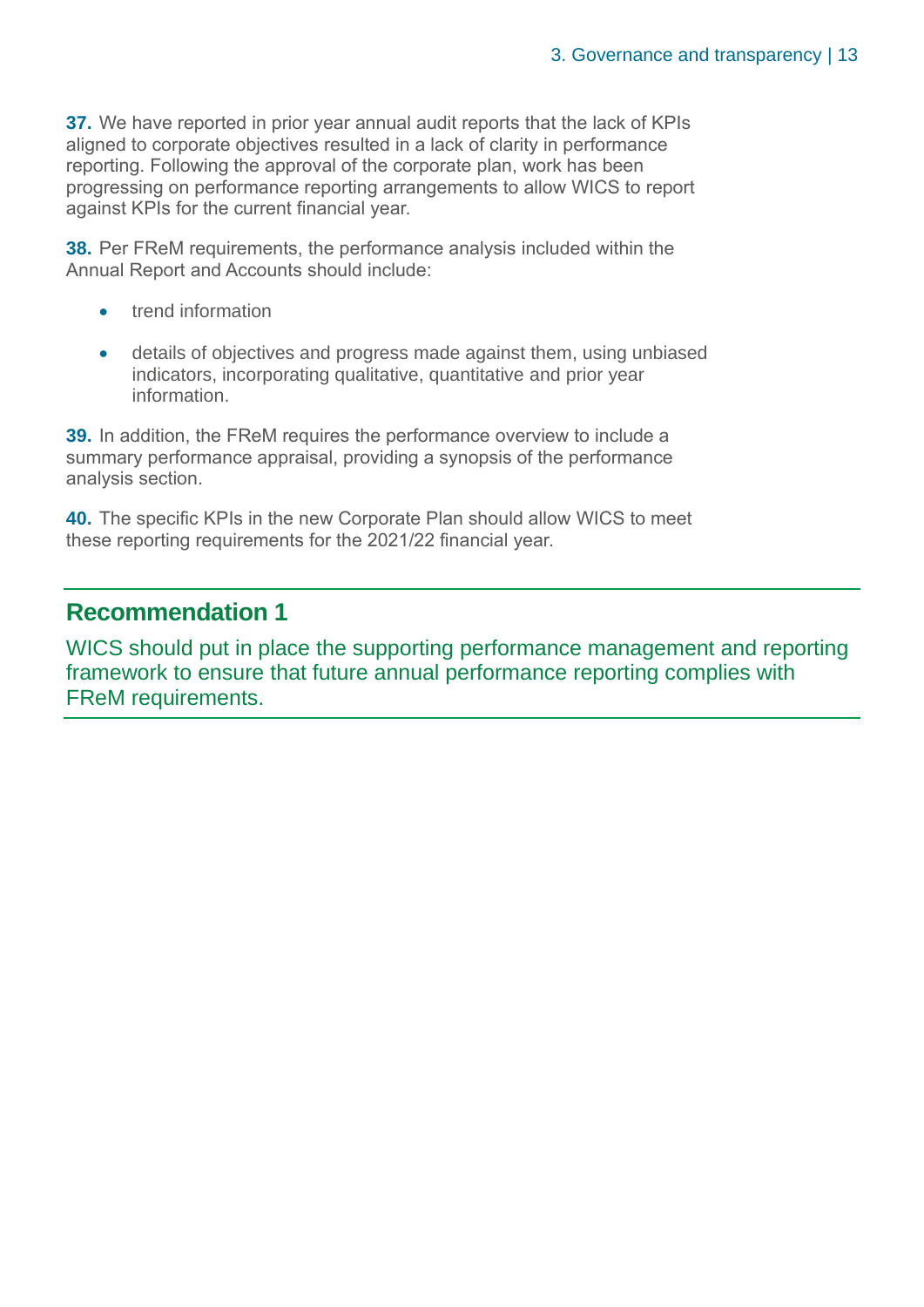be included in the annual

report 2021-22.

### <span id="page-13-0"></span>**Appendix 1. Action plan 2020/21**

### **2020/21 recommendations**

| <b>Issue/risk</b>                                                                                                                                                                                                                                                                                                                                    | <b>Recommendation</b>                                                                                                                                                                                        | <b>Agreed management</b><br>action/timing                                                                                                                                                                                                                                                                                                                                       |
|------------------------------------------------------------------------------------------------------------------------------------------------------------------------------------------------------------------------------------------------------------------------------------------------------------------------------------------------------|--------------------------------------------------------------------------------------------------------------------------------------------------------------------------------------------------------------|---------------------------------------------------------------------------------------------------------------------------------------------------------------------------------------------------------------------------------------------------------------------------------------------------------------------------------------------------------------------------------|
| 1. Performance<br>management and reporting<br>We have previously<br>commented on a lack of<br>clarity in the reporting of<br>performance against<br>corporate plan objectives.<br>KPIs have now been<br>developed to measure<br>performance for outcomes<br>supporting delivery of<br>strategic objectives, however,<br>work is still progressing on | WICS should put in place the<br>supporting performance<br>management and reporting<br>framework to ensure that<br>future annual performance<br>reporting complies with FReM<br>requirements.<br>Paragraph 40 | The Operational Board, which<br>meets weekly, has<br>responsibility for overseeing<br>that KPI progress is on track,<br>through regular check-ins on<br>progress. Central Office will<br>provide commentary on KPI<br>progress in a report<br>presented by the Chief<br>Executive at every formal<br>Board meeting, based on<br>discussions at the<br><b>Operational Board.</b> |
| the arrangements for<br>reporting performance                                                                                                                                                                                                                                                                                                        |                                                                                                                                                                                                              | <b>Responsible Officer: Chief</b><br><b>Executive Officer</b>                                                                                                                                                                                                                                                                                                                   |
| against those KPIs.<br><b>Risk – Performance</b><br>management and reporting<br>arrangements do not                                                                                                                                                                                                                                                  |                                                                                                                                                                                                              | <b>Agreed date: Process has</b><br>been implemented from 1<br>April 2021, and a summary of<br>the reporting for the year will                                                                                                                                                                                                                                                   |

**arrangements do not support and demonstrate delivery of Corporate Plan objectives, and do not enable annual performance reporting to comply with statutory requirements.**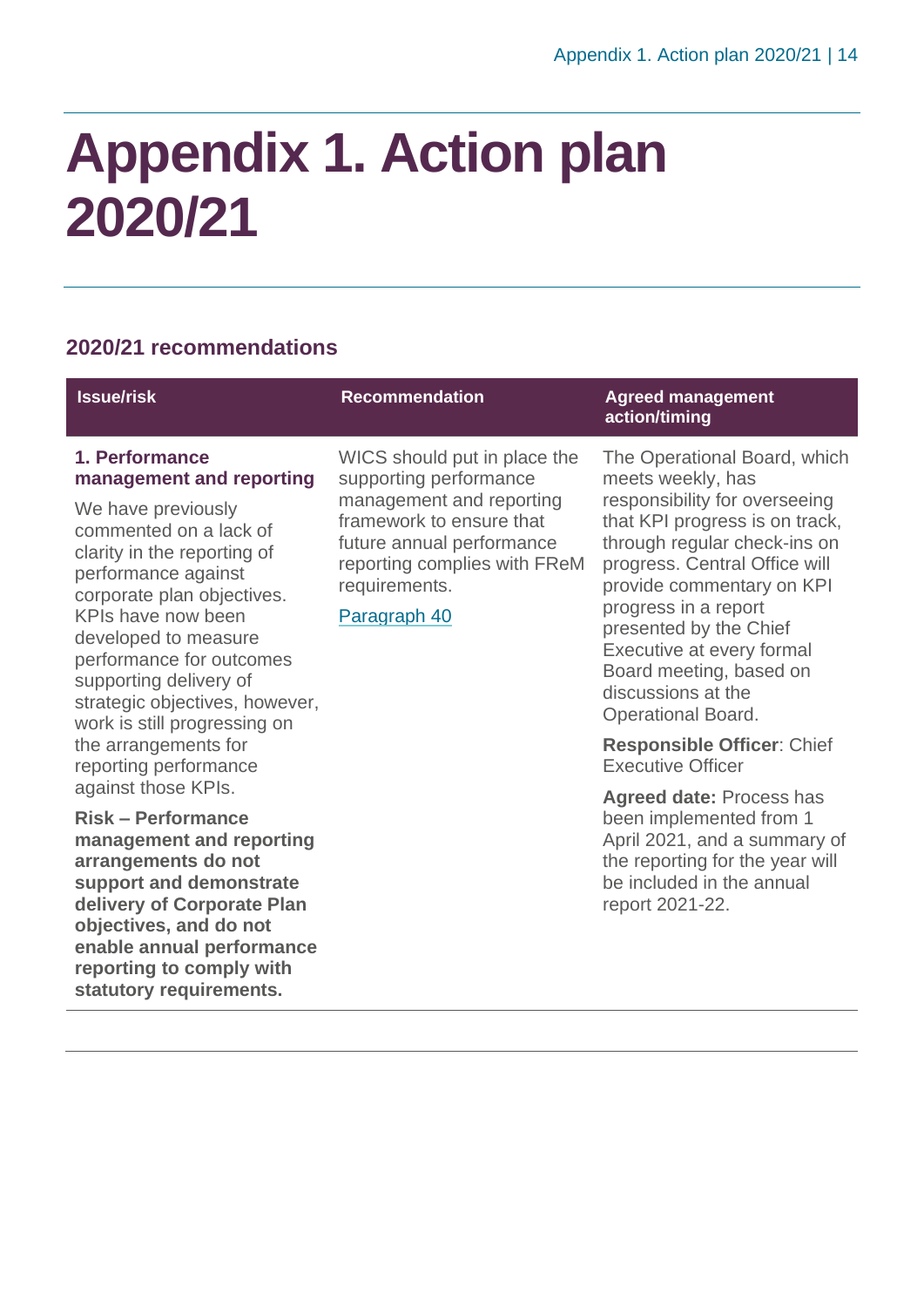### **Follow-up of prior year recommendations**

authorised as part of the

| <b>Issue/risk</b>                                                                                                                                                                                                                                                                                                                                                                                                                        | <b>Recommendation</b>                                                                                                                                                                                                                                 | <b>Agreed management</b><br>action/timing                                                                                                                                                                                                                                                                                                                                                                                                                                                                                    |  |
|------------------------------------------------------------------------------------------------------------------------------------------------------------------------------------------------------------------------------------------------------------------------------------------------------------------------------------------------------------------------------------------------------------------------------------------|-------------------------------------------------------------------------------------------------------------------------------------------------------------------------------------------------------------------------------------------------------|------------------------------------------------------------------------------------------------------------------------------------------------------------------------------------------------------------------------------------------------------------------------------------------------------------------------------------------------------------------------------------------------------------------------------------------------------------------------------------------------------------------------------|--|
| 2. b/f Performance<br>management<br>The Financial Reporting<br>Manual (FReM) requires<br>bodies to include a<br>performance analysis within<br>their annual report and<br>accounts, including details of<br>how they measure<br>performance.<br>In prior annual audit reports,<br>we noted it was not clear how<br><b>WICS monitors and reports</b><br>on their performance and<br>progress in delivering the<br>core functions of their | WICS are currently preparing<br>the 2021-2027 Corporate<br>Plan.<br>WICS should identify key<br>performance indicators to<br>facilitate performance<br>monitoring and reporting of<br>progress against objectives in<br>the new corporate plan.       | KPIs are in the process of<br>being defined for each key<br>outcome identified in the<br>Corporate Plan for the period<br>2021-27. It is anticipated that<br>the performance analysis for<br>the accounts to 31 March<br>2021 will be similar to the<br>format presented in these<br>accounts. However, for the<br>next regulatory period we will<br>be able to report our<br>performance against specific<br>KPIs every year of the next<br>review period.<br><b>Responsible Officer: Chief</b><br><b>Executive Officer</b> |  |
| Corporate Plan.<br>In the 2019/20 annual report<br>and accounts, the<br>Commission has made<br>progress with the inclusion of<br>the 2015-21 Corporate Plan<br>objectives and the work<br>undertaken throughout the                                                                                                                                                                                                                      |                                                                                                                                                                                                                                                       | <b>Agreed date: The Corporate</b><br>Plan for 2021-27, including<br>relevant KPIs, will be<br>submitted to the SG for<br>approval by the end of 2020.<br><b>Corporate Plan 2021-27</b><br>published December 2020                                                                                                                                                                                                                                                                                                            |  |
| year in achieving these<br>objectives, however it is<br>difficult to measure if these<br>objectives have been<br>achieved or not due to the<br>nature of the KPIs                                                                                                                                                                                                                                                                        |                                                                                                                                                                                                                                                       | with appropriate KPIs.<br><b>Reporting planned to</b><br>commence March 2022.<br>This issue has been<br>superseded by issue 1 in                                                                                                                                                                                                                                                                                                                                                                                             |  |
| <b>Risk – WICS is not</b><br>complying with the<br>reporting requirements of<br>the FReM.                                                                                                                                                                                                                                                                                                                                                |                                                                                                                                                                                                                                                       | this appendix.                                                                                                                                                                                                                                                                                                                                                                                                                                                                                                               |  |
| 3. b/f Documentation of the<br>authorisation of manual<br>journals<br>A number of manual journals<br>are posted to the general<br>ledger. These are prepared<br>by the finance team and                                                                                                                                                                                                                                                  | <b>WICS should ensure</b><br>appropriate controls are in<br>place in relation to processing<br>of manual journals, due to the<br>risk of manipulation. The<br>authorisation and review of<br>these journals should be<br>donood to mitianto thin rink | Manual adjustments are<br>reviewed as part of the<br>monthly management<br>reporting process. However,<br>WICS management agree<br>that it is difficult to evidence<br>this specific review. Given the<br>o of the Finance toom and                                                                                                                                                                                                                                                                                          |  |

evidenced to mitigate this risk size of the Finance team and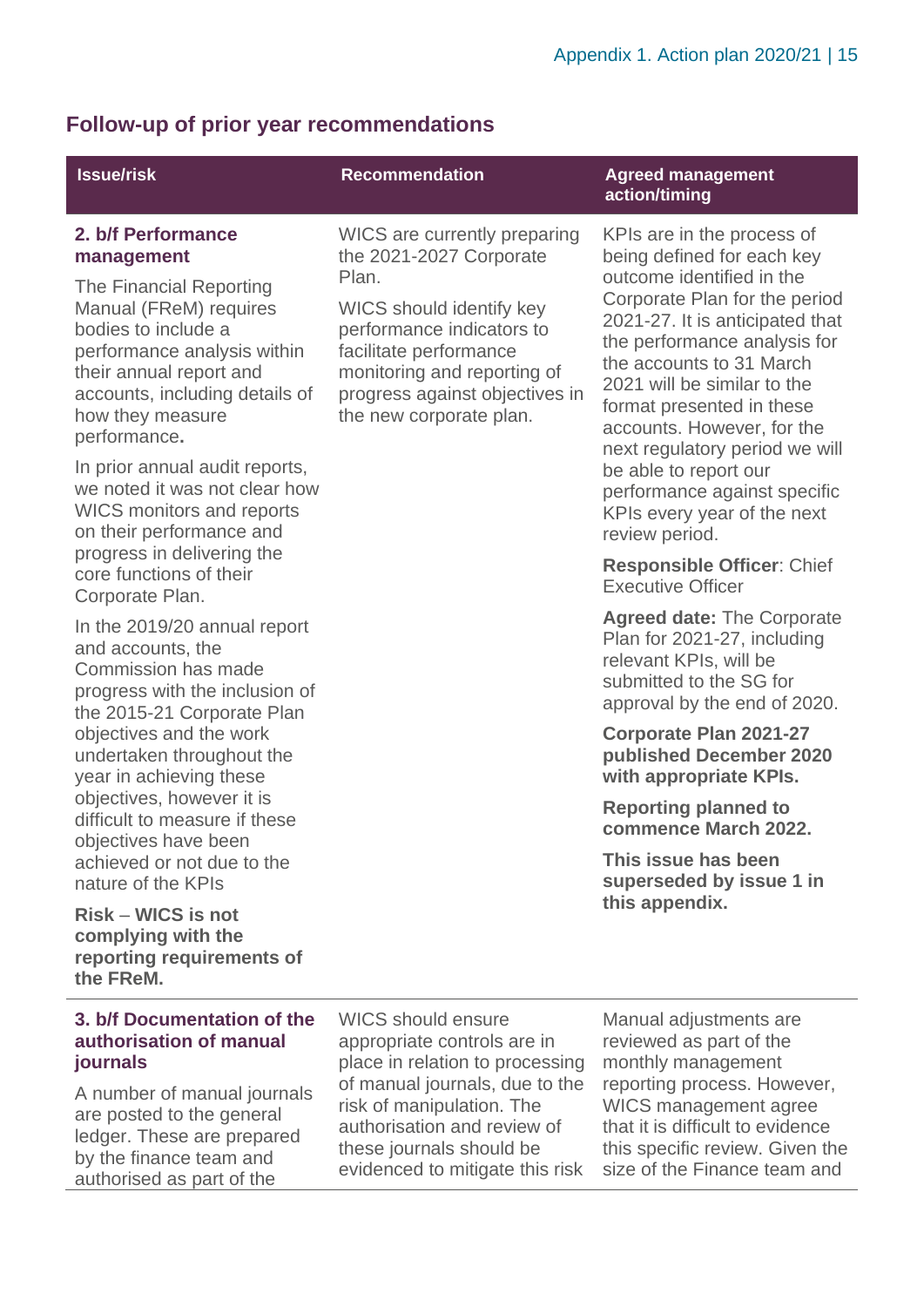| <b>Issue/risk</b>                                                                                                                                                                                                                                                                                                                                          | <b>Recommendation</b>                                                                                                                                                                                                                                                                                              | <b>Agreed management</b><br>action/timing                                                                                                                                                                                                                                                                                                                         |
|------------------------------------------------------------------------------------------------------------------------------------------------------------------------------------------------------------------------------------------------------------------------------------------------------------------------------------------------------------|--------------------------------------------------------------------------------------------------------------------------------------------------------------------------------------------------------------------------------------------------------------------------------------------------------------------|-------------------------------------------------------------------------------------------------------------------------------------------------------------------------------------------------------------------------------------------------------------------------------------------------------------------------------------------------------------------|
| monthly finance pack,<br>however this authorisation is<br>not documented on the<br>system.<br><b>Risk - Manual journals</b><br>create a risk of<br>manipulation due to their<br>nature.                                                                                                                                                                    | and improve the control<br>environment.                                                                                                                                                                                                                                                                            | the automated facilities of the<br>accountancy software, it is<br>sometimes difficult to<br>evidence the segregation of<br>some duties. However, WICS<br>management understands<br>the level of risk associated<br>with manual journals and will<br>develop a method to<br>evidence the review of each<br>journal.                                                |
|                                                                                                                                                                                                                                                                                                                                                            |                                                                                                                                                                                                                                                                                                                    | <b>Responsible Officer: Head</b><br>of Finance                                                                                                                                                                                                                                                                                                                    |
|                                                                                                                                                                                                                                                                                                                                                            |                                                                                                                                                                                                                                                                                                                    | <b>Agreed date: With</b><br>immediate effect.                                                                                                                                                                                                                                                                                                                     |
|                                                                                                                                                                                                                                                                                                                                                            |                                                                                                                                                                                                                                                                                                                    | <b>Completed and this issue is</b><br>now closed.                                                                                                                                                                                                                                                                                                                 |
| 4. b/f Documentation of<br>exceptional expenditure<br>and employee contracts<br>As part of the work<br>undertaken throughout our<br>audit, as well as the work<br>undertaken by Internal Audit<br>on financial controls, there<br>were instances of supporting<br>documentation being<br>incomplete in relation to<br>exceptional items of<br>expenditure. | WICS should ensure that a<br>process is put in place to<br>confirm all required<br>documentation and<br>authorisation is obtained and<br>documented in relation to<br>exceptional expenditure.<br>WICS should also look to<br>review employee contracts to<br>ensure these reflect current<br>terms and conditions | This recommendation related<br>to documentation not being<br>signed appropriately. WICS<br>management will ensure<br>there is clear documentation<br>of the approval for any future<br>exceptional expenditure.<br>WICS management are in the<br>process of considering a full<br>review of employee contracts.<br><b>Responsible Officer: Head</b><br>of Finance |
| It was also highlighted from<br>our review that a number of<br>employee contracts may not<br>reflect the current terms and<br>conditions applicable.                                                                                                                                                                                                       |                                                                                                                                                                                                                                                                                                                    | Agreed date: 31 December<br>2020 (for employee<br>contracts); immediately for<br>authorisation of exceptional<br>expenditure.<br><b>Completed and this issue is</b>                                                                                                                                                                                               |
| There is scope for improved                                                                                                                                                                                                                                                                                                                                |                                                                                                                                                                                                                                                                                                                    | now closed.                                                                                                                                                                                                                                                                                                                                                       |

governance within WICS processes in terms of documentation of exceptional items of expenditure and employee contracts

**Risk** – **Exceptional items of expenditure within public**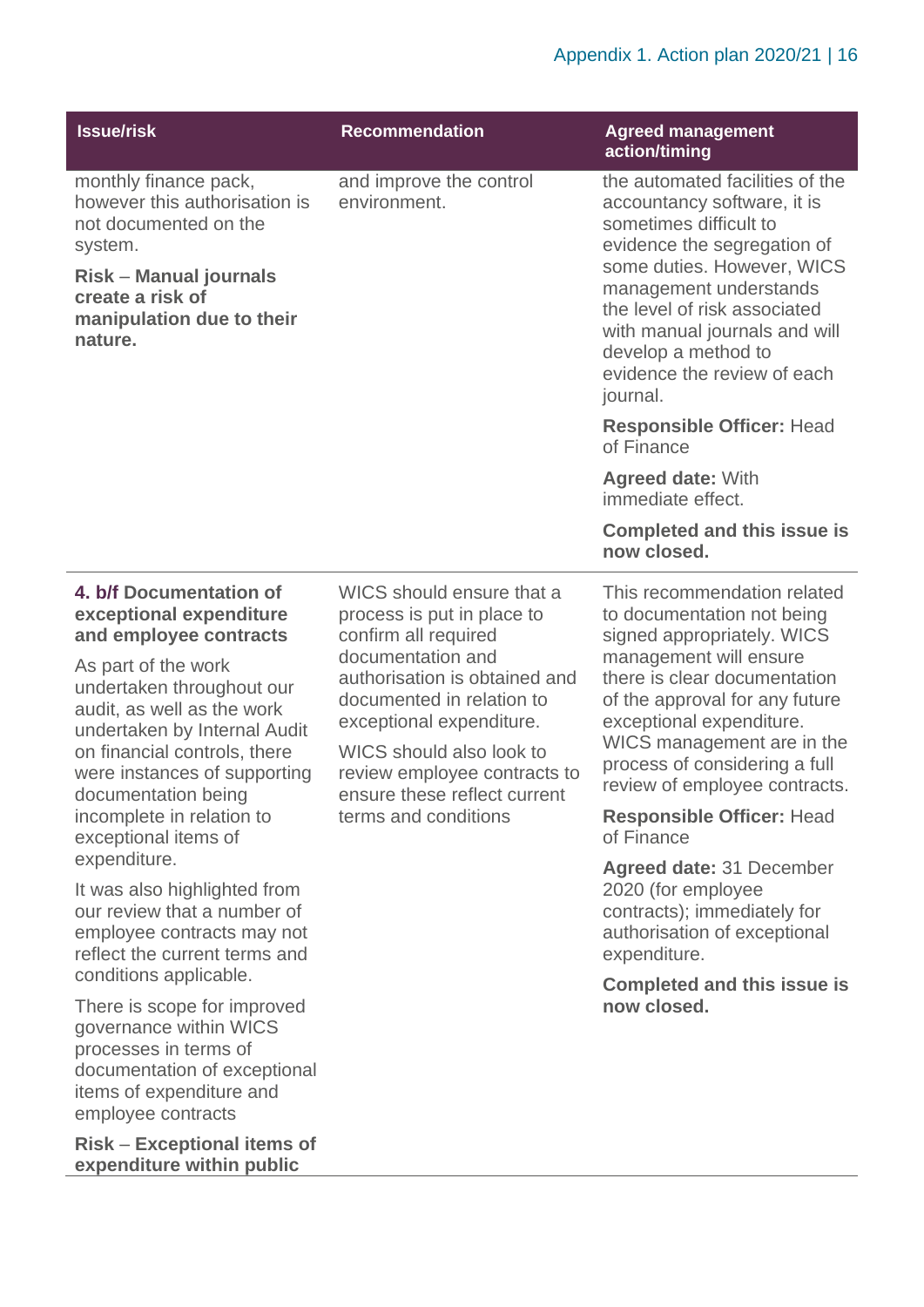| <b>Issue/risk</b>                                                                                                                                  | <b>Recommendation</b> | <b>Agreed management</b><br>action/timing |
|----------------------------------------------------------------------------------------------------------------------------------------------------|-----------------------|-------------------------------------------|
| bodies can be subject to<br>heightened public interest,<br>which could present a<br>reputational risk if the audit<br>trail is not fully complete. |                       |                                           |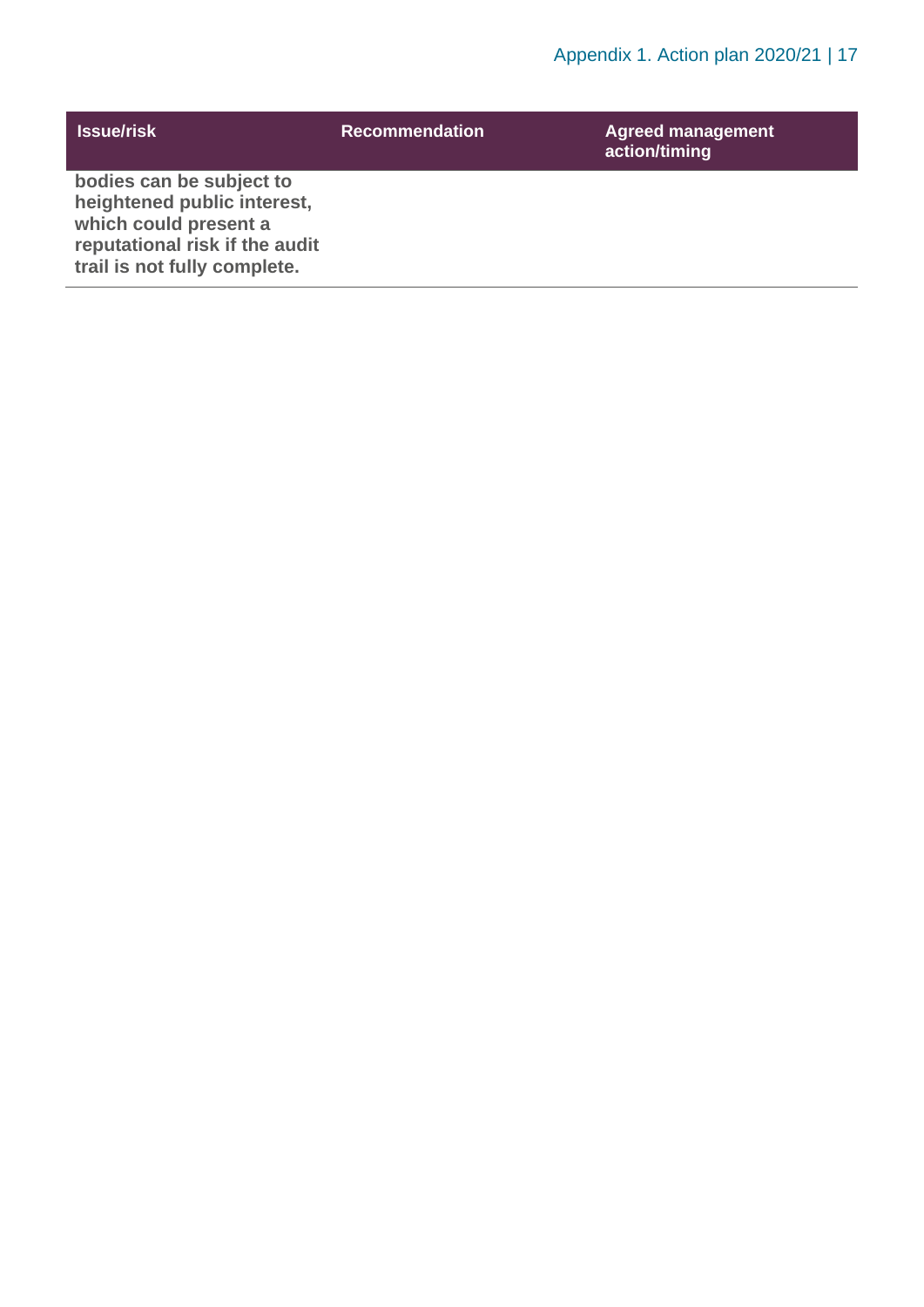### <span id="page-17-0"></span>**Appendix 2. Significant audit risks**

The table below sets out the audit risks we identified on the 2020/21 audit and how we addressed each risk in arriving at our conclusion. The risks are categorised between those where there is a risk of material misstatement in the financial statements and those relating to our wider responsibility under the [Code of Audit Practice 2016.](http://www.audit-scotland.gov.uk/report/code-of-audit-practice-2016)

### **Risks of material misstatement in the financial statements**

| <b>Audit risk</b>                                                                                       | <b>Assurance procedure</b>                                                                      | <b>Results and conclusions</b> |
|---------------------------------------------------------------------------------------------------------|-------------------------------------------------------------------------------------------------|--------------------------------|
| 1. Risk of material                                                                                     | Detailed testing of journal                                                                     | We did not identify any issues |
| misstatement due to fraud                                                                               | entries.                                                                                        | relating to management         |
| caused by the management                                                                                | Assessment of estimation                                                                        | override of controls from our  |
| override of controls                                                                                    | methodology applied and the                                                                     | audit testing of journal       |
| International Auditing                                                                                  | reasonableness of                                                                               | entries, accounting estimates, |
| Standards require that audits                                                                           | accounting estimates                                                                            | accruals and prepayments.      |
| are planned to consider the                                                                             | contained within the financial                                                                  | No significant transactions    |
| risk of material misstatement                                                                           | statements.                                                                                     | outside the normal course of   |
| in the financial statements<br>caused by fraud, which is<br>presumed to be a significant                | Focused testing of accruals<br>and prepayments.                                                 | business were identified.      |
| risk in any audit. This<br>includes the risk of fraud due<br>to the management override<br>of controls. | Evaluation of significant<br>transactions that are outside<br>the normal course of<br>business. |                                |

### **Risks identified from the auditor's wider responsibility under the Code of Audit Practice**

| <b>Audit risk</b>                                                                        | <b>Assurance procedure</b>                                  | <b>Results and conclusions</b>                                                                 |
|------------------------------------------------------------------------------------------|-------------------------------------------------------------|------------------------------------------------------------------------------------------------|
| 2. Performance<br>management                                                             | Review of progress reports to<br><b>Commission Members.</b> | The key performance<br>indicators developed should                                             |
| Per the recently published<br>Corporate Plan 2021-27, the<br>Commission has identified a | Ongoing dialogue with<br>officers.                          | provide a satisfactory<br>framework for measuring<br>performance against required<br>outcomes. |
| suite of key performance<br>indicators (KPIs) to be used                                 | Review of related<br>disclosures.                           |                                                                                                |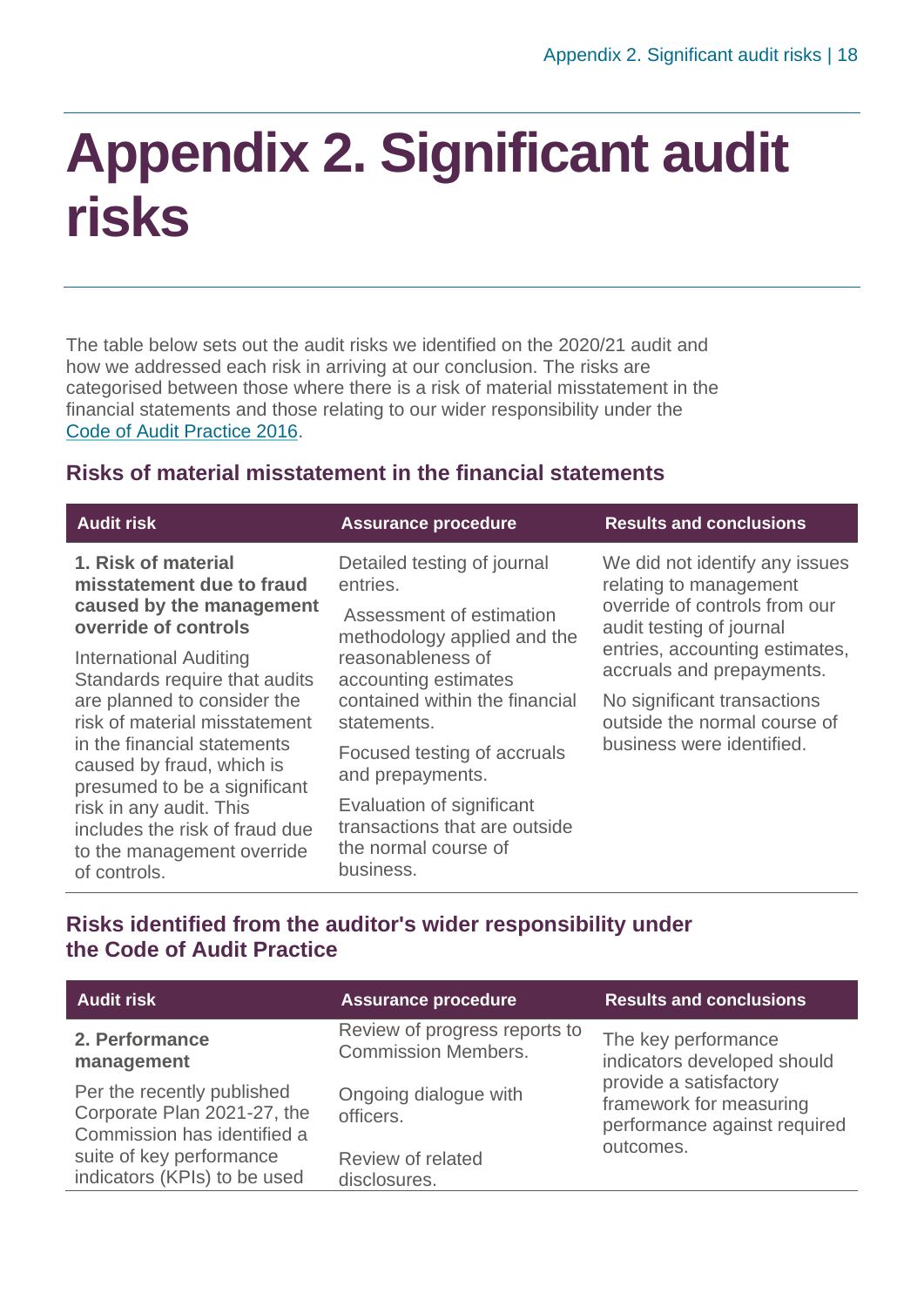| <b>Audit risk</b>                                                                                                                                                                                                                                                                                              | <b>Assurance procedure</b>                                                                  | <b>Results and conclusions</b>                                                                                                                                                                                                                        |
|----------------------------------------------------------------------------------------------------------------------------------------------------------------------------------------------------------------------------------------------------------------------------------------------------------------|---------------------------------------------------------------------------------------------|-------------------------------------------------------------------------------------------------------------------------------------------------------------------------------------------------------------------------------------------------------|
| in measuring performance<br>against a set of outcomes<br>which support the Strategic<br>Objectives. These are<br>effective from 1 April 2021,<br>with reporting of performance<br>against the KPIs being<br>developed during the year<br>and planned to commence<br>from March 2022.                           | Commentary and, where<br>appropriate,<br>recommendations in 2020/21<br>Annual Audit Report. | As noted in our action plan at<br>Appendix 1, the Board should<br>continue to closely monitor<br>progress in the development<br>of reporting mechanisms so<br>that full implementation of the<br>reporting framework is<br>delivered from March 2022. |
| There is a risk that<br>measurement and reporting<br>of achievement of strategic<br>outcomes is not sufficiently<br>focussed and robust in the<br>interim period up to full<br>implementation of the<br>reporting framework, which<br>could have an adverse<br>impact on effective scrutiny of<br>performance. |                                                                                             |                                                                                                                                                                                                                                                       |